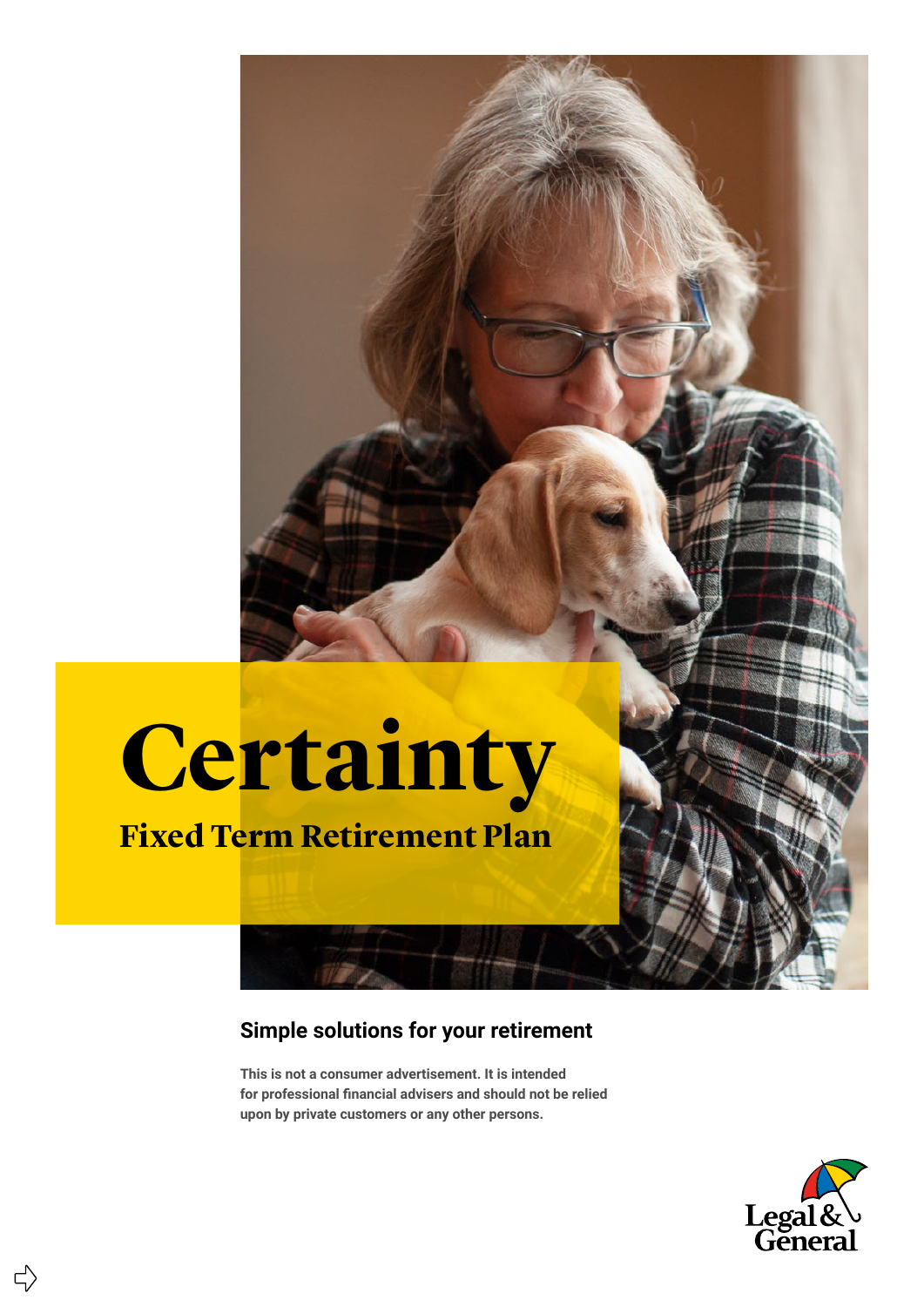## **Contents**

| Looking for a solution?                                                                                                      | 3            |
|------------------------------------------------------------------------------------------------------------------------------|--------------|
| The Fixed Term<br>Retirement Plan.<br><b>Uses of the Fixed Term</b><br><b>Retirement Plan</b><br><b>Unsuitable Customers</b> |              |
|                                                                                                                              | $\mathbf{R}$ |
|                                                                                                                              | 10           |
| We've been around<br>for a long time                                                                                         |              |
| We can help you                                                                                                              | <u> 2</u>    |

 $\overline{\mathcal{L}}$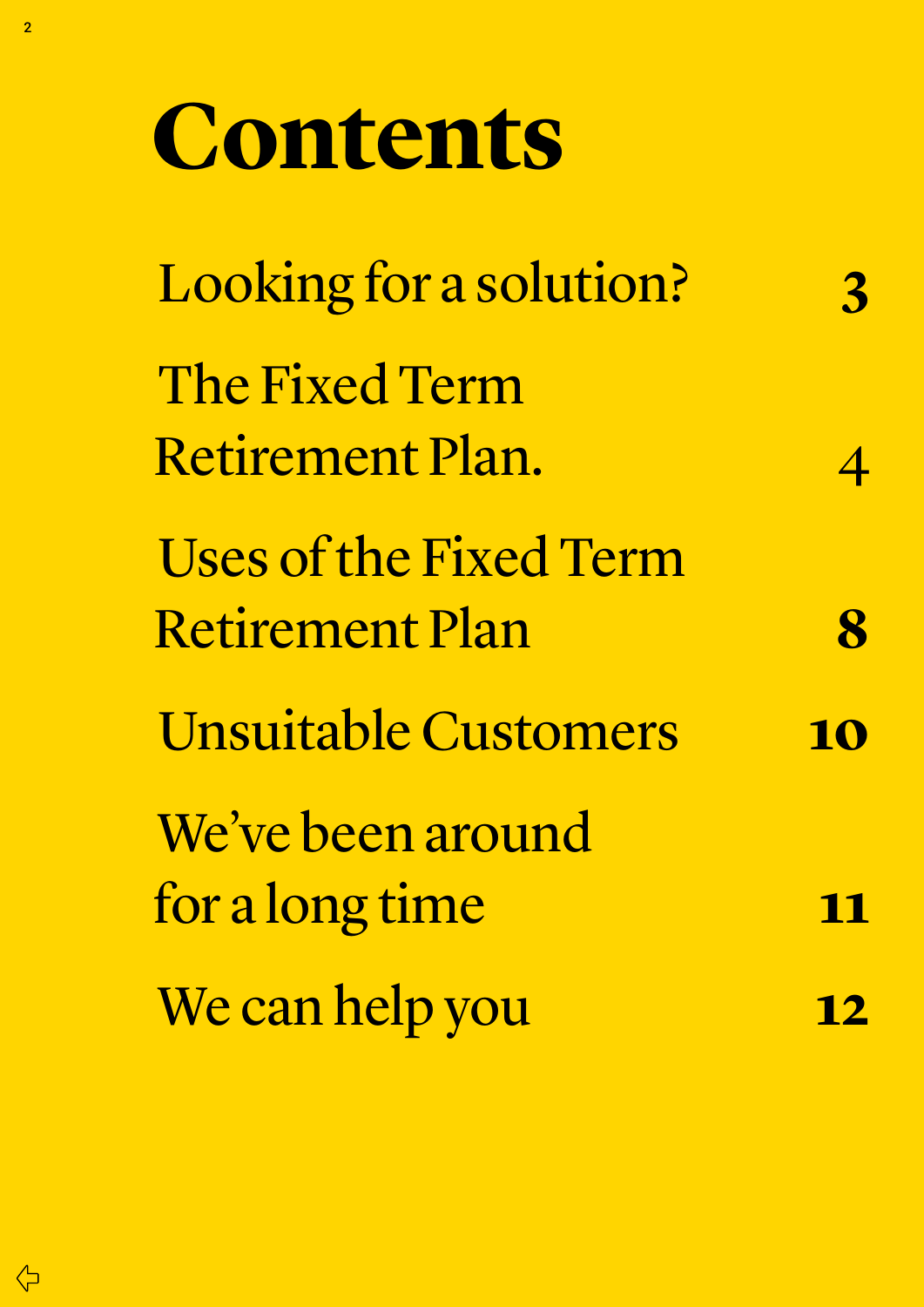## <span id="page-2-0"></span>**Looking for a solution?**

With a fixed income from their pension pot combined with a known maturity value at outset, your clients can concentrate on enjoying their retirement. Our Fixed Term Retirement Plan offers certainty of returns, so your clients will know exactly how much they'll get and when.

- Do you have clients that need an income from their pension pot but want to keep their options open and not wish to commit to a lifetime annuity yet?
- Do you have clients that don't want the value of their pension pot subjected to the fluctuations of investment markets and want to know exactly how much they will receive and when?
- Do you have clients looking for an alternative to income drawdown? Do you have clients looking for a fixed return as part of a wider investment portfolio?
- Do you have clients that want an income but with a known maturity value at the end of the plan term that they can use as they wish, for example:
	- To purchase another retirement product
	- To purchase a lifetime annuity
	- To transfer to another pension scheme
	- To take as a lump sum.

Our Fixed Term Retirement Plan is a fixed term plan within a Legal & General registered pension scheme, and may provide the solution you are looking for.

- It's a fixed term product that pays a set income over a chosen term, with a fixed maturity value known at outset.
- The balance between income and the maturity amount can be set to suit your clients' needs and circumstances.
- Your client has the option to choose if the income and maturity value continues to be paid if they die during the term of the plan.
- Supports adviser charging, giving you and your client payment options for advice and related services.

## **Important information**

The details are based on Legal & General's understanding of tax law and HM Revenue & Customs' practice, which may change.

Once the term of your client's plan comes to an end and we have paid your client the maturity value set at outset, your client will receive no more income from us.

The plan doesn't pay an income for life. If your client uses the maturity value to provide them with further income, the value may not be enough to provide the same level of income that they were receiving during the plan term.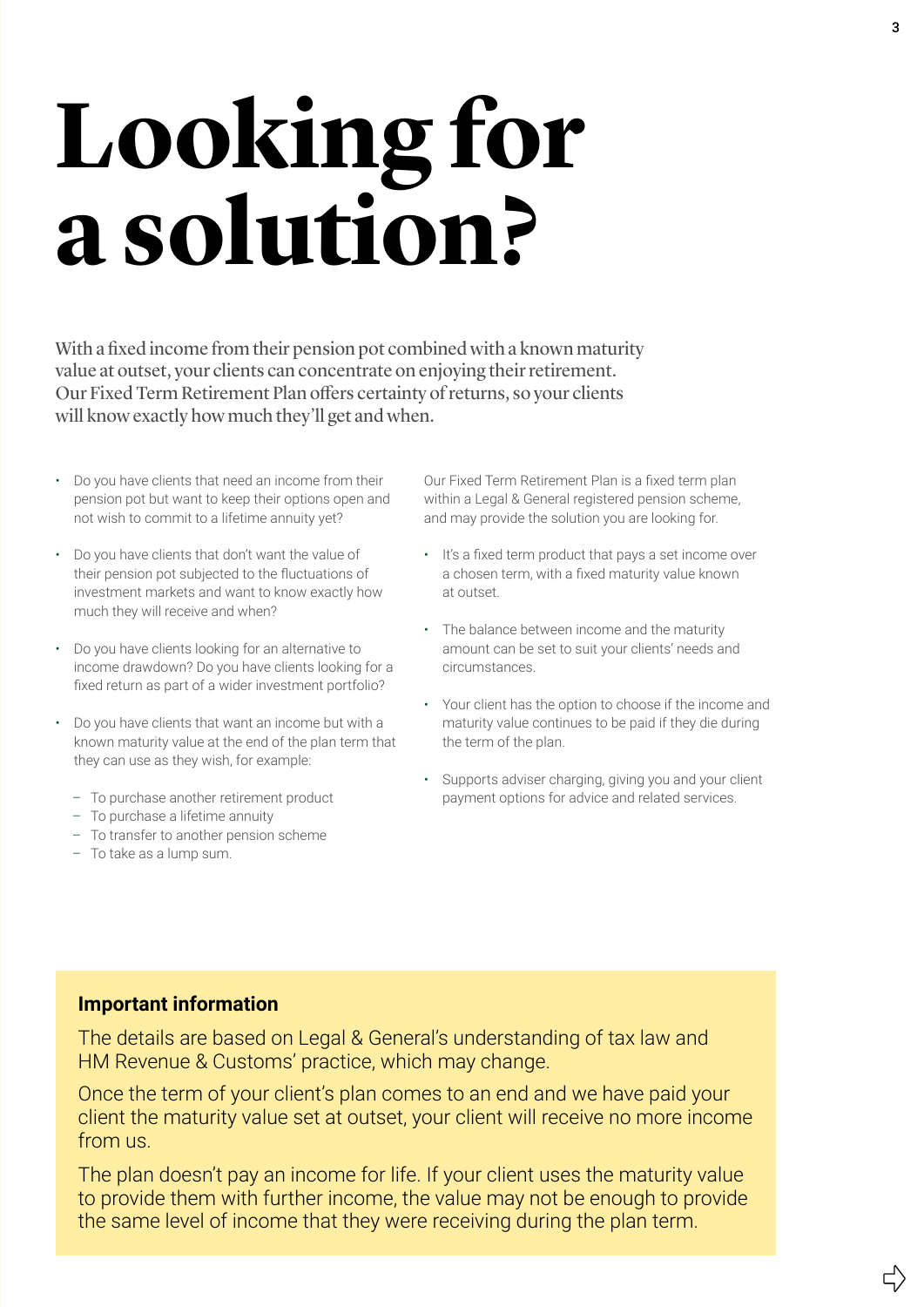## <span id="page-3-0"></span>**The Fixed Term Retirement Plan.**

The income payments and maturity amount are set at the outset, so your client knows exactly how much they will get and when.

Your client can choose how much they want to use to buy the plan and what level of income they would like over their chosen term, and we'll work out the maturity value. Alternatively your client can choose how much they would like as a maturity amount and when, and we'll work out how much income they could receive.

We've also included death benefit options to allow your client to choose if they want the income and maturity value to be paid if they die before the end of the plan term.

The following sections explain the Fixed Term Retirement Plan in more detail and the options available. Please note that the options are different depending on whether or not a personal recommendation to take out the product has been given. These differences are highlighted in each section.

┟

It's a fixed term plan that pays a set amount of income over a term of your client's choice, with a fixed maturity amount at the end of the plan term.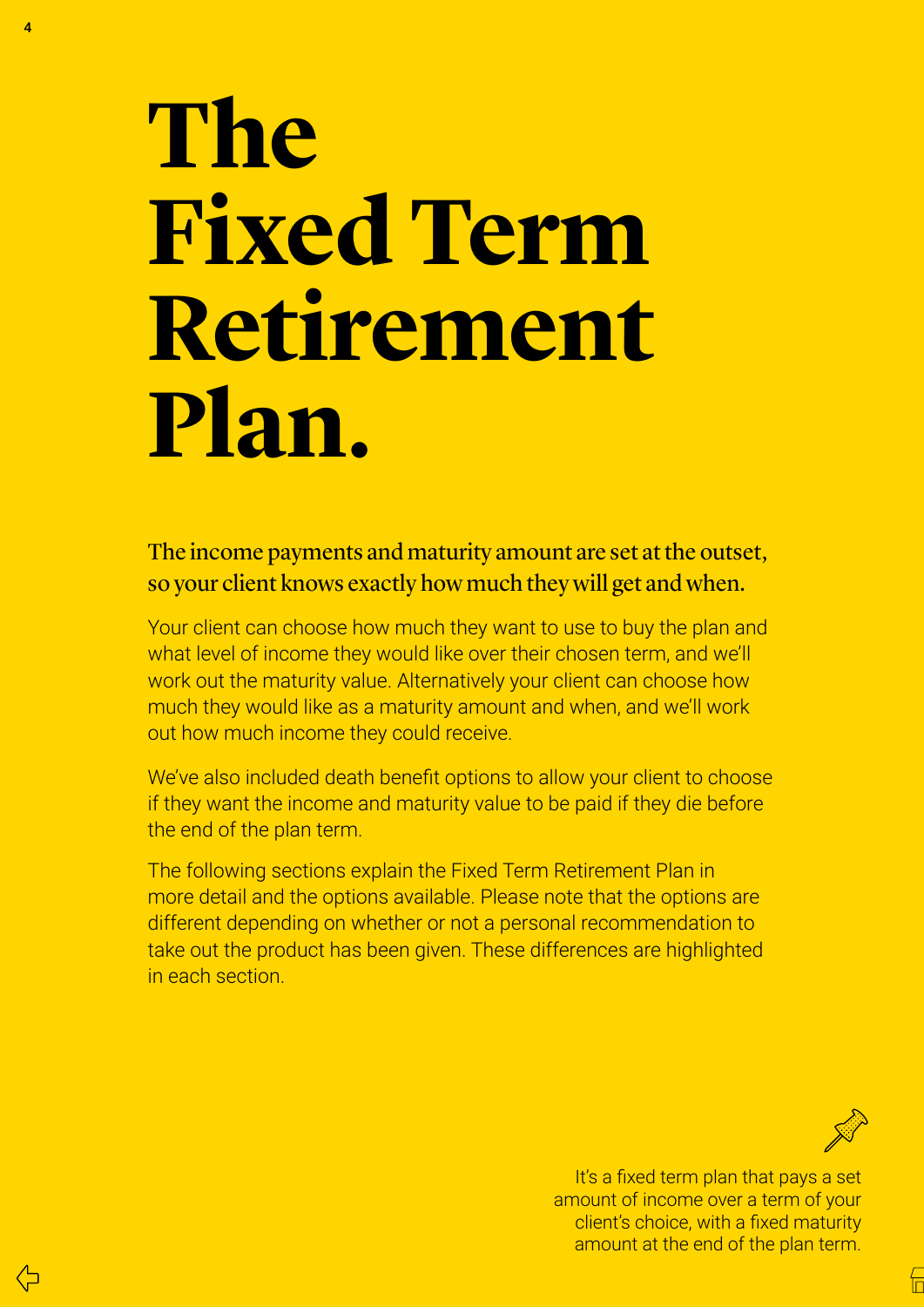## Starting a plan

#### **All clients must be aged 55 or over.**

- Your clients can start a plan with a minimum amount of £10,000 transferred from one or more pension plans after any tax-free cash and/or adviser charge are deducted.
- We can accept both crystallised funds, noncrystallised funds or a combination of both.
- If the client's funds are crystallised, they can only be accepted if the current pension plan is in drawdown or has been designated for drawdown.
- If the client is starting a plan without taking financial advice then:
	- We will not accept a transfer value from a defined benefit pension scheme
	- They must be aged between 55 and 85.



## Income

The income your client will receive is set when they start their plan. The amount will depend on the options chosen and the returns we can offer at that time.

### **The options available are as follows:**

- Payment frequency of monthly, quarterly, half yearly or yearly.
- Payment in advance or in arrears.
- Fixed or escalating annually if escalation is chosen this can be at set amounts up to 10% a year or linked to RPI or LPI.
- Alternatively, your clients can choose a nil income option, allowing them to lock away their money for their chosen plan term, safe in the knowledge of what they'll get back.

If the client is starting a plan without taking financial advice then we do not offer escalation of income. This means the client will know exactly how much they will get both now and in the future and help to simplify their decisions.

## Term

The plan term can be from 3 to 40 years and can be set to a number of years and months.

If a client is starting a plan without taking financial advice, we offer a maximum term of 25 years. If a term longer than this is required we will only accept the application if financial advice has been given.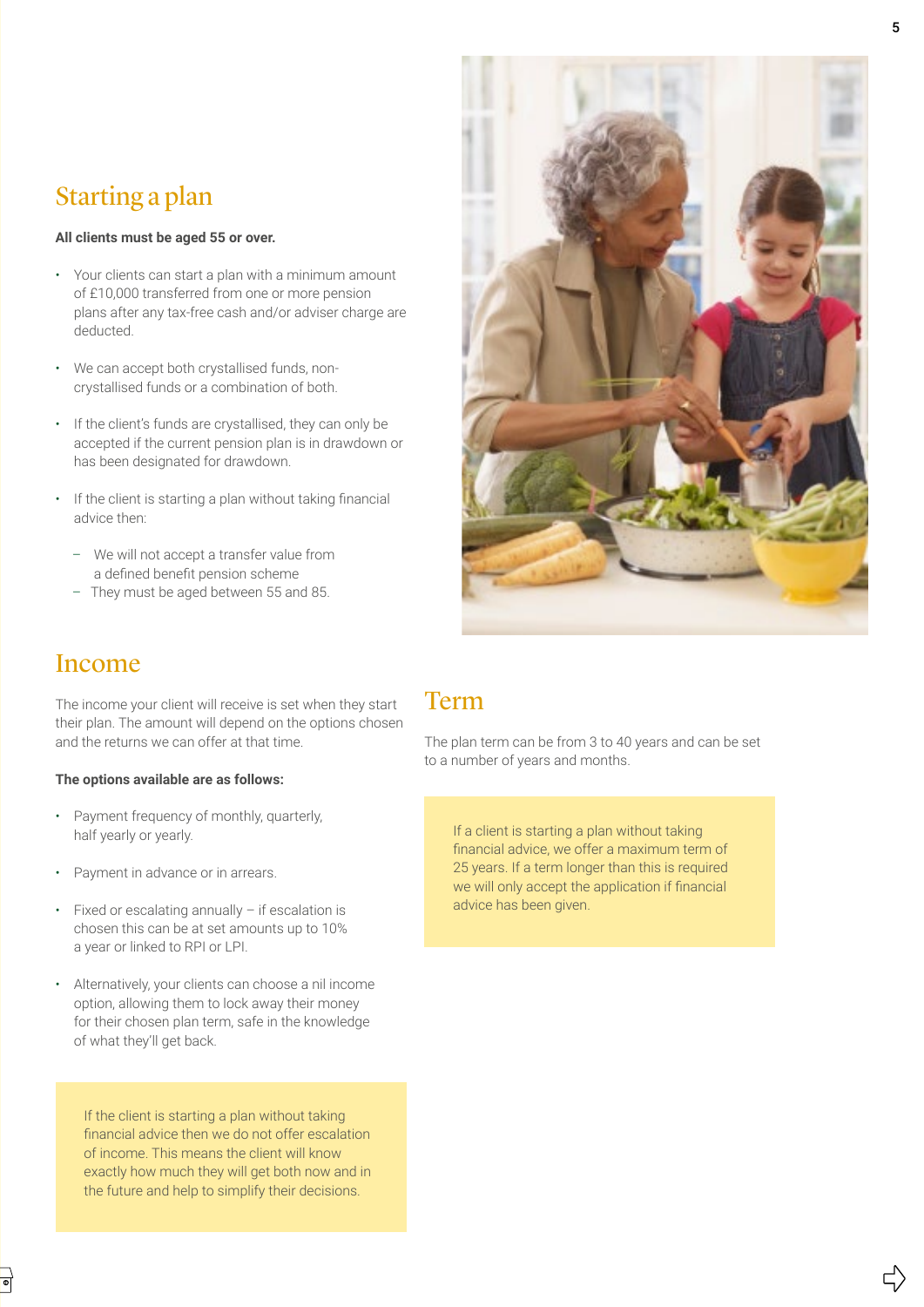## The maturity value

The maturity value is set when the plan starts and will depend on the options chosen and the amount of income being paid.

When the maturity value is paid it is made available within the plan and your client can choose how they would like to use this. The options available are as follows:

#### • **Purchase a lifetime annuity.**

This can be with us or with any other provider. It is important to remember that depending on your client's circumstances at that time, they may also be eligible for an enhanced annuity.

#### • **Purchase another retirement product.**

This could be a different type of fixed term plan either with us or another provider, or any other retirement products being offered at that time.

• **Transfer to another pension scheme.**  Again this could be a pension scheme with us or another provider, or even a qualifying recognised overseas scheme. This could allow your client to invest in different assets or take flexi access drawdown.

#### • **Take the amount as a cash lump sum.**

Your client might want to simply take all or part of the maturity amount as a cash lump sum. The amount taken will be subject to income tax in the same way as any other income received from a pension plan in that year. If only part of the amount is taken as cash, the remaining amount can be used in any of the ways listed above.

• **Purchase another Fixed Term Retirement Plan**. If still suitable, your client may want to take out a new Fixed Term Retirement Plan at that time.

## Death benefits

We offer the choice of whether or not your client wants the income and maturity value to continue to be paid in the event of their death before the end of the term of the plan.

Choosing no death benefits will mean the amount of income and maturity value set at outset is higher than it would have otherwise been, but nothing would be paid following their death before the end of the plan term. This may be suitable where your client has no spouse or financial dependants, or where the higher income and maturity value is of more importance to their circumstances.

#### **We offer two different types of death benefits:**

#### • **Dependant's benefit**.

This is where a chosen percentage (between 1% and 100%) of the income and maturity value is paid to a spouse, registered civil partner or financial dependant if the member dies before the end of the plan term. If the dependant's benefit is payable and the dependant dies before the end of the plan term then the payments will stop immediately.

#### • **Guaranteed minimum payment period.**

This is where the payments due from the plan are guaranteed to be paid for a selected period even if the member dies. The period can be any period up to the full term of the plan.

If the period chosen is the full term of the plan then the maturity value is also guaranteed to be paid. It also gives the member the option to make up to 3 withdrawals, cash in the plan or transfer the value of the plan to another pension scheme at any time during the plan term. Please see the 'Taking withdrawals, cashing in or transferring the value of the plan' section for more details.

The beneficiary will have the option to take any remaining income and maturity value due, as a lump sum. We'll calculate the amount in the same way that we calculate a withdrawal, cash in or transfer value. This will mean the lump sum may be significantly less than the remaining income and maturity value due. For more information please see the Terms and Conditions.

If a client is starting a plan without taking financial advice we do not offer the dependant's benefit option. We will also add a full term guaranteed minimum payment period and only reduce or remove this if the customer specifically requests us to. Again, we do this to help simplify the client's decisions.

他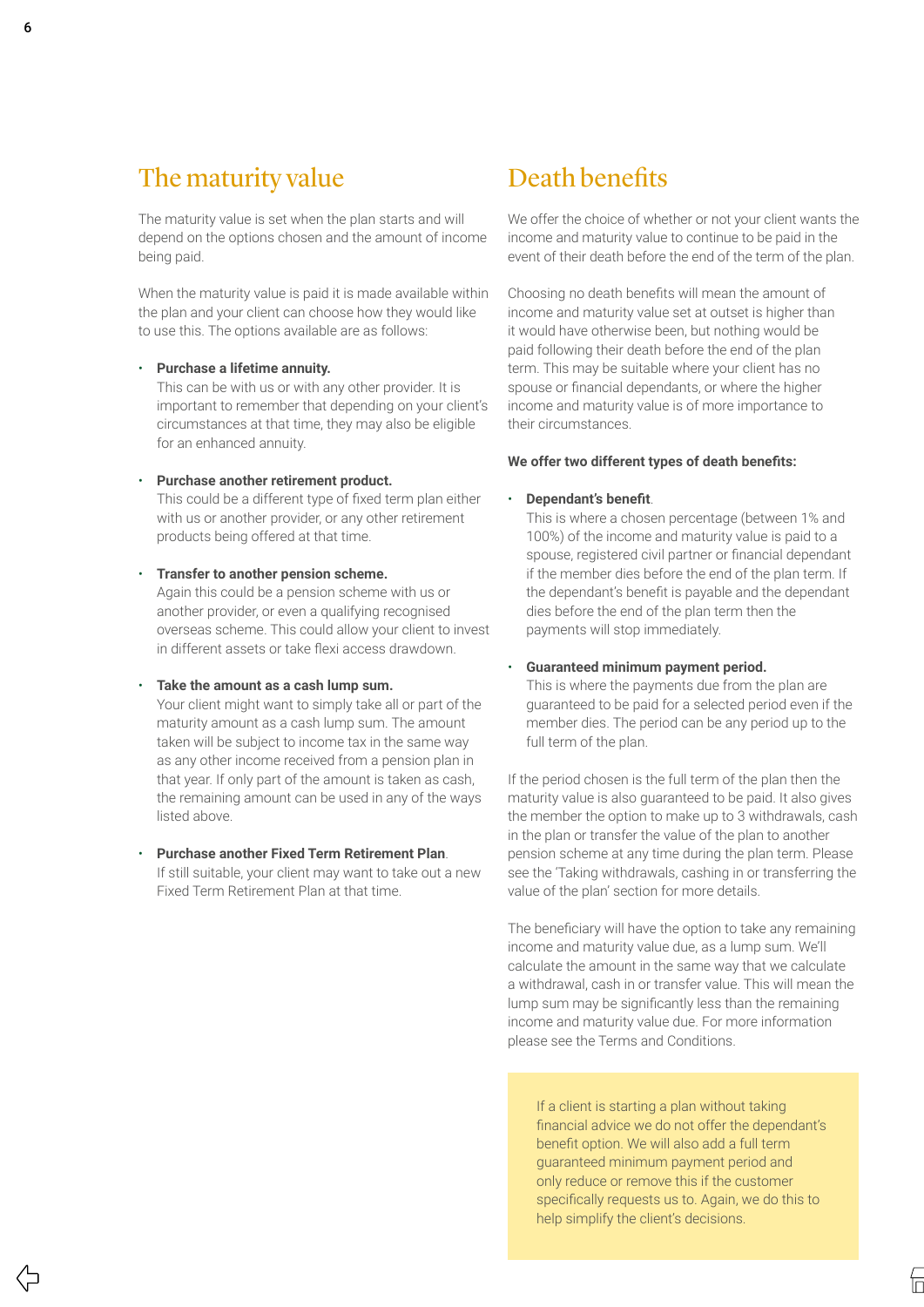## Cashing in, transferring or making withdrawals

If the client chooses a guaranteed minimum payment period to apply for the full term of the plan (as described in the '**Death benefits**' section), they will have the option to make 3 withdrawals, cash in or transfer the value of their plan at any time throughout the term.

## Cashing in or transferring the whole plan

We'll calculate the cash in or transfer value by giving a value to the future income payments due and deducting our administration and dealing costs. This will be affected by the underlying assets and interest rates at the time, which will go up and down.

**It's important to note that the cash in or transfer value will always be less than the remaining payments and maturity value due over the term of the plan.**

## Withdrawing money from the plan

The client can choose to make up to three withdrawals at any time during the term of the plan, subject to a minimum withdrawal of £5,000 each time.

Choosing to make a withdrawal won't have any impact on the regular income payments as we'll deduct the withdrawal amount, administration and dealing costs from the maturity value only.

When a withdrawal is requested, we'll calculate the impact this has on the clients maturity value. The value of the underlying assets and interest rates at the time will affect this calculation. We'll also deduct our administration and dealing costs.

We'll pay the withdrawal amount direct to the client's bank account, after we've deducted income tax.

**This means the maturity value will always be reduced by more than the withdrawal amount. Taking a withdrawal early in the plan term is likely to reduce the maturity value more than taking a withdrawal later.** 

## Adviser charge

Where you have provided a personal recommendation to your client to take out a Fixed Term Retirement Plan, we are able to arrange payment of a one-off adviser charge from the amount we receive before it is made into the plan.

This amount can be taken from a tax-free cash amount or it can be taken from the remaining pot before the plan is started.

Once the plan comes to an end, if a new Fixed Term Retirement Plan is recommended a further adviser charge can be paid for the advice given at that time.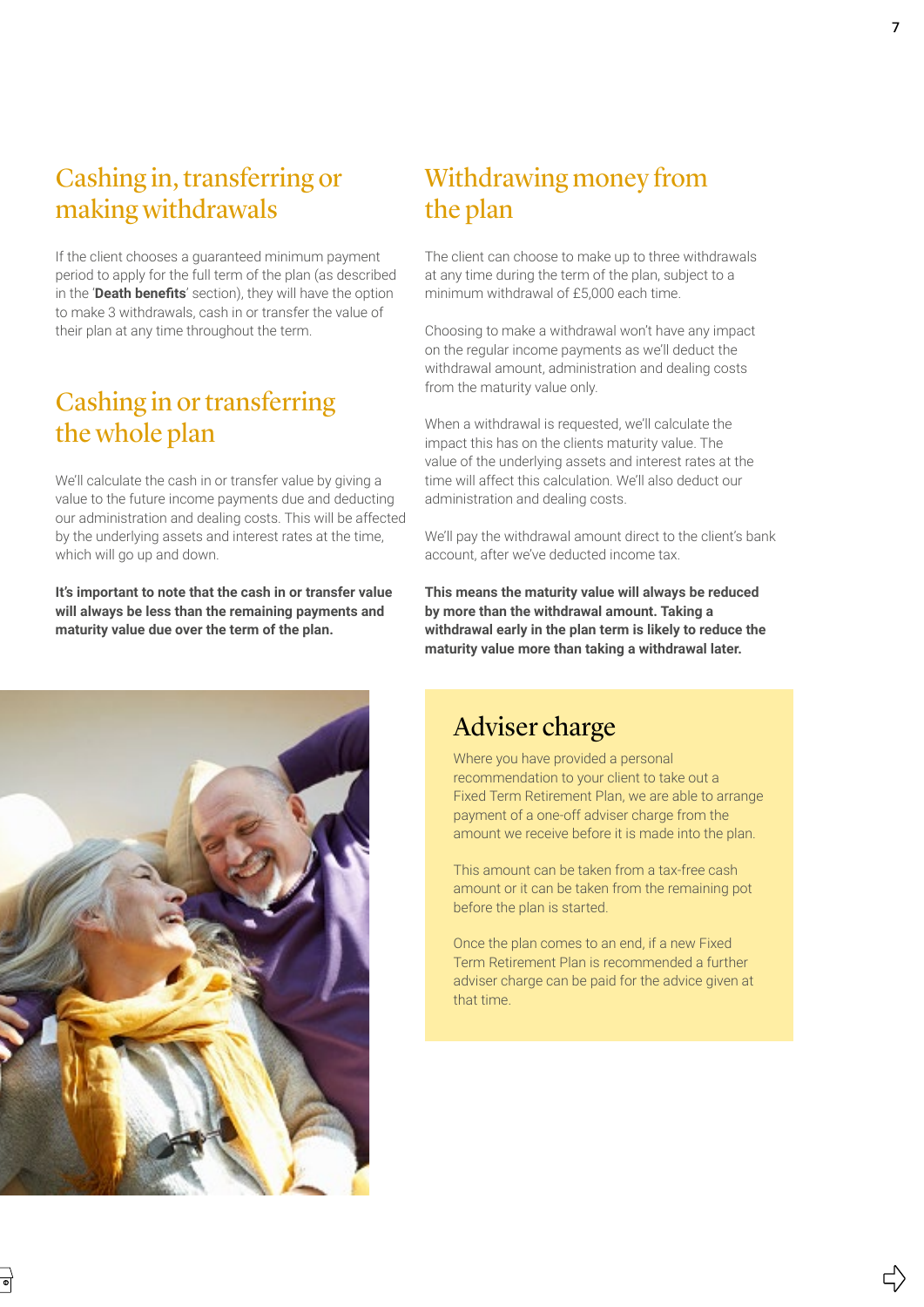## <span id="page-7-0"></span>Uses of the **Fixed Term Retirement Plan**

We have listed here some example situations where you may wish to consider using a Fixed Term Retirement Plan as a solution.

## Alternative to flexi‑access drawdown

### **Situation**

- Your client would like to take an income from their pension pot.
- They believe the charging structure and ongoing maintenance of a flex-access drawdown plan is complicated and would prefer a much less complex product that is easier to understand.

#### **Solution**

Using the Fixed Term Retirement Plan means:

- + Your client can secure a fixed or rising income for a period of their choice.
- + There is no complicated charging structure; all charges are taken into account in the returns set at the start of their plan.
- + No need for ongoing monitoring of pot performance, the income amount and maturity amount is known at outset.

#### **Consideration**

- Once the Fixed Term Retirement Plan is started, the term, income and maturity amount can't be changed.

## Reducing investment risk on your client's pension pot

### **Situation**

- Your client has built up a pension pot over a period of time using assets such as equities, fixed interest securities and commercial property.
- Your client would now like to reduce their level of exposure to investment risk so that all or part of their pension pot doesn't decrease in value.
- Income is not yet a priority.

#### **Solution**

Using the Fixed Term Retirement Plan means:

- + The amount of your client's pension pot used to buy the plan will no longer be subject to investment risk. The maturity amount is fixed at outset and won't decrease over the term of the plan unless your client makes withdrawals.
- + The returns that your client receives are set at outset so that they know what they will get and when, helping with planning for their future.
- + The income amount can be set to the minimum if not yet needed, maximising the maturity value at the end of the term.

#### **Consideration**

- Flexibly accessing pension benefits will reduce your client's standard annual allowance from £40,000 to the money purchase annual allowance of £4,000.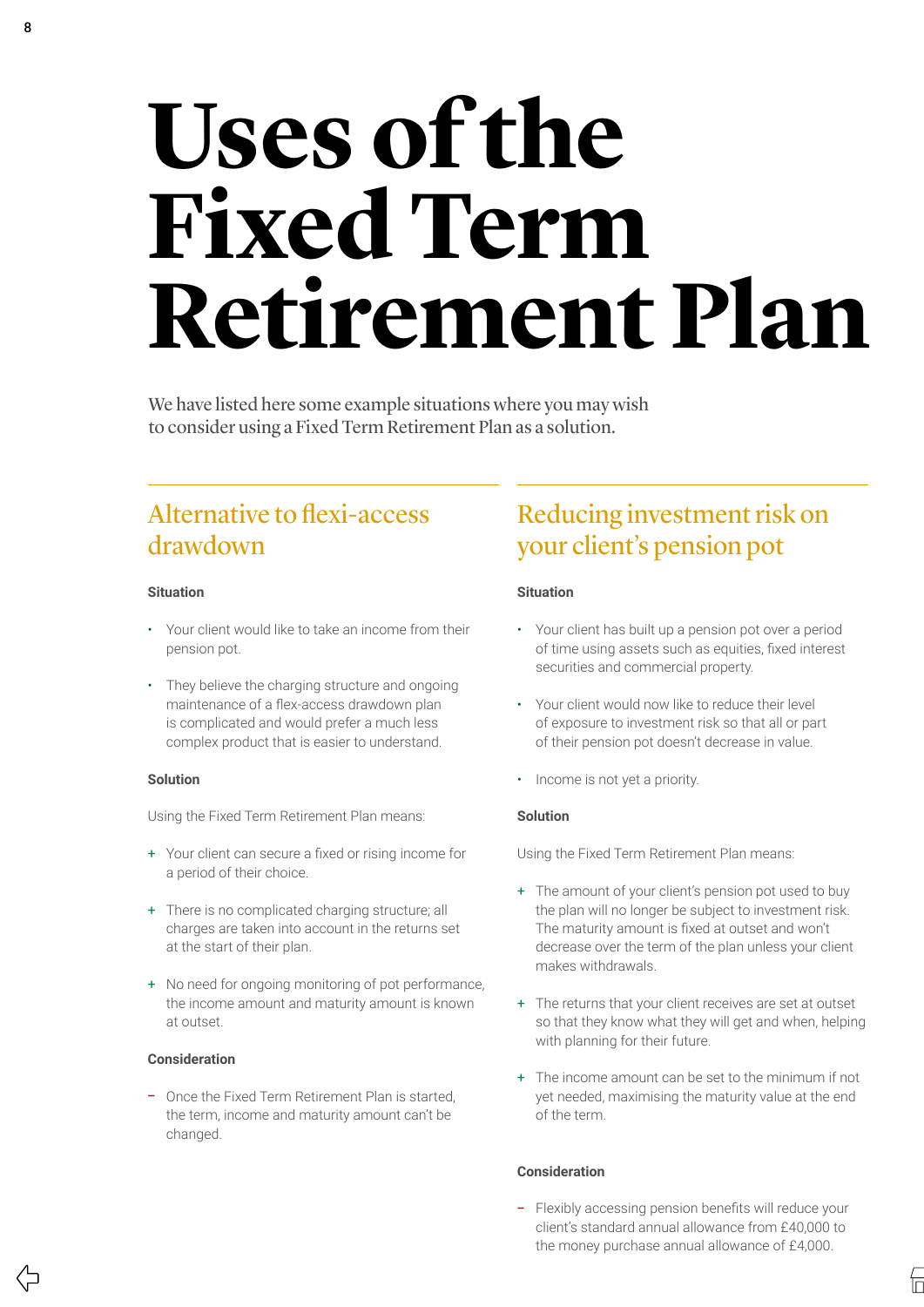## Keeping your client's options open

#### **Situation**

• Your client wants to take an income from their pension pot but they do not want to commit their full pot to a lifetime annuity at this time. Your client is not currently eligible for an enhanced lifetime annuity, but may be in the future due to medical conditions or their lifestyle.

#### **Solution**

Using the Fixed Term Retirement Plan means:

- + Your client can secure a straightforward regular income but for a fixed term only.
- + At the end of the period your client has a known fixed maturity amount to use as they wish, which they could use to purchase a lifetime annuity or enhanced lifetime annuity (if eligible) from a provider of their choice. They are free to shop around to obtain the best rates given their needs and circumstances at that time.

### **Consideration**

- The maturity amount may not be sufficient to provide the same level of income your client was receiving during the term of the plan.

## Topping up income before full retirement

#### **Situation**

- Your client wants to cut down their working hours and top up their income by accessing their pension pot.
- Your client would like a certain amount of income so that they do not pay any higher rate tax.
- Your client would like to reassess their situation and change the level of income when they cut down their working hours further or fully retire.

### **Solution**

Using the Fixed Term Retirement Plan means:

- + Your client can specify the exact amount of income required for their chosen term, and we'll work out how much the maturity value will be.
- + At the end of the term your client can use the maturity value to purchase another Fixed Term Retirement Plan with a different income and term of their choice, or purchase a different retirement product from a provider of their choice, depending on what is best given their needs and circumstances at that time.

#### **Consideration**

- Tax rates and personal allowances are subject to change.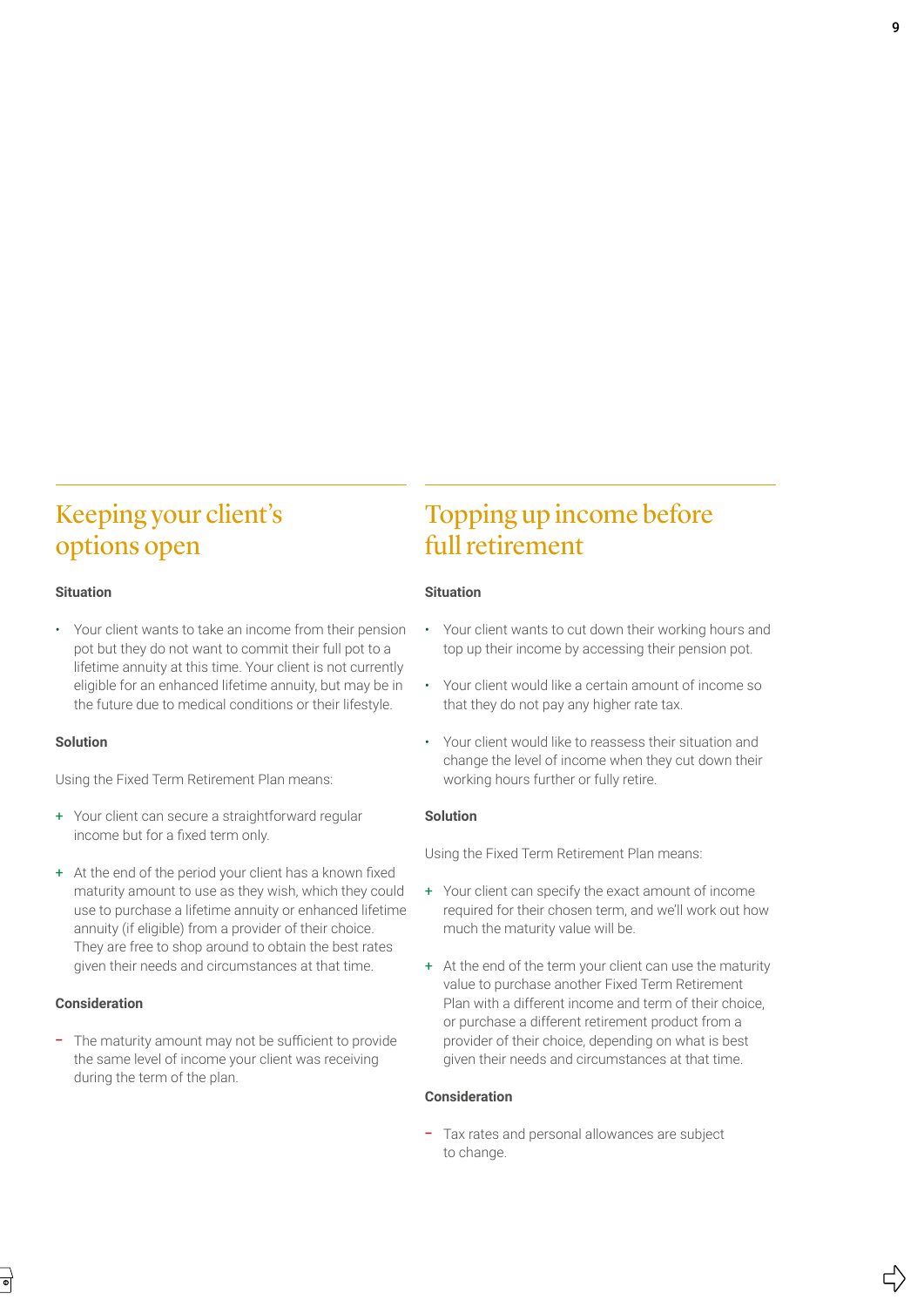## <span id="page-9-0"></span>**Unsuitable Customers**

In some cases. the Fixed Term Retirement Plan is not the right product. These are some of the most common situations where this product would not be suitable for your client.

- **Withdraw cash amounts from the plan as and when they choose.** 

Ad hoc withdrawals are not possible with this plan but your client can make up to three withdrawals if they have selected a minimum payment guaranteed period that applies for the full term of the plan.

- **Change the amount of income they receive during the term of the plan.** 

Once the plan has started, the term, income and maturity amount can't be changed.

- **Higher returns through exposure to investment risks.**  The plan doesn't offer any investment choices and will provide fixed returns only.
- **Build up a pension pot through single or regular contributions in the future.**

Once your client receives their first income payment, they will have flexibly accessed their pension pot and will be subject to the lower money purchase annual allowance of £4,000.

- **An income that lasts for their lifetime and doesn't end at a set date in the future.**  The plan has a fixed end date.
- **Certain lifestyle or medical conditions. Where they could obtain a higher amount of income through a product that assesses these.** The plan doesn't offer enhanced rates.
- **Only looking to add an amount close to the minimum (£10,000) for a term close to the minimum (three years) and their individual tax circumstances mean that they will not obtain any tax advantage by delaying withdrawal from their pension plan**. Your client may wish to consider alternative cash deposits instead.



(5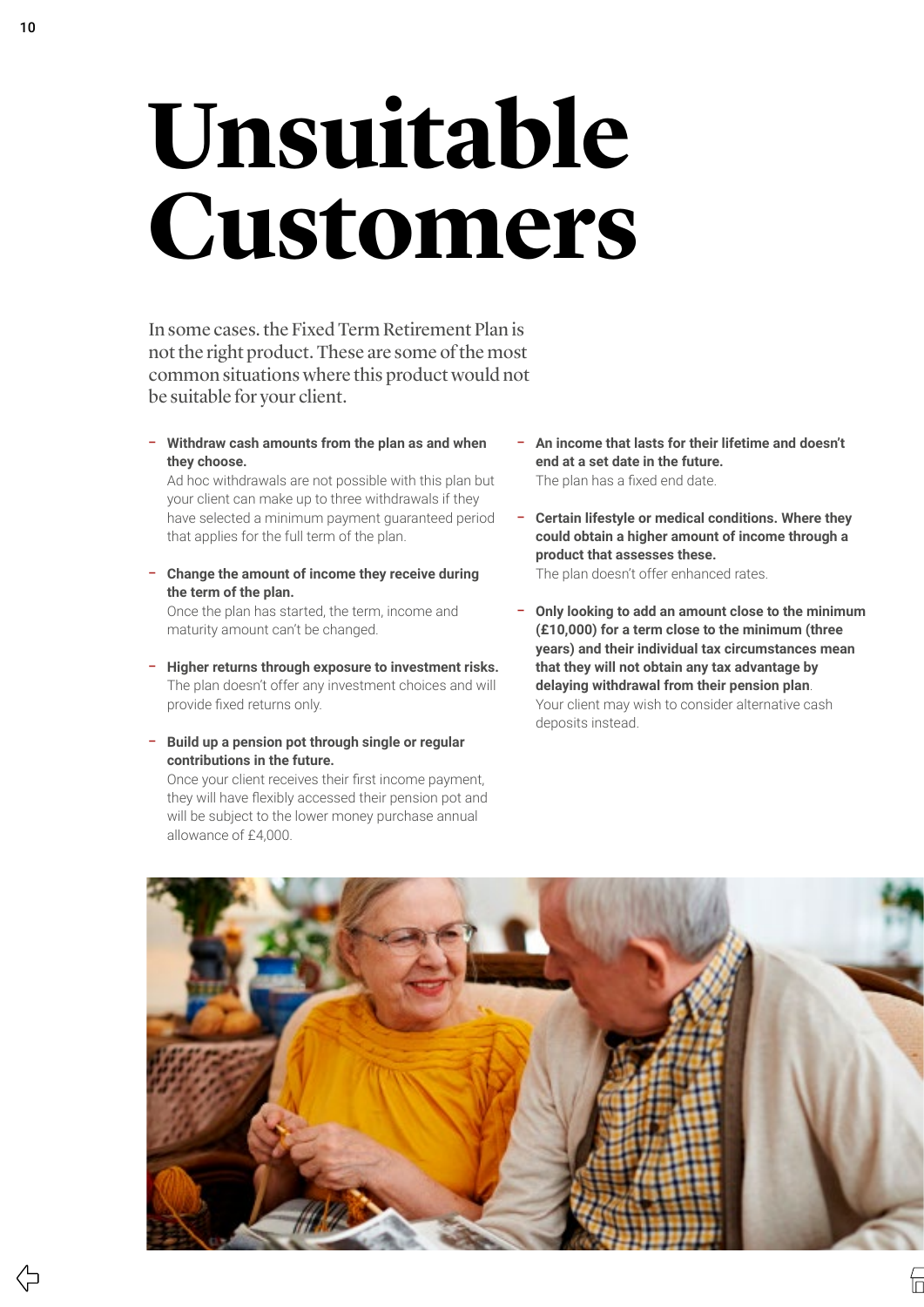## <span id="page-10-0"></span>We've been **around for a long time**

When looking for a company with the strength and security to pay your clients' retirement benefits both now and in the long term, you need not look further than us.

- We are proud to be listed on the Financial Times Stock Exchange (FTSE) and ranked among the top 100 UK companies (FTSE 100).
- The Legal & General Group, established in 1836, is one of the UK's leading financial services companies. As at 31 December 2019, we had over 9.5 million customers in the UK for our life assurance, pensions, investments and general insurance plans.

 $\overrightarrow{C}$